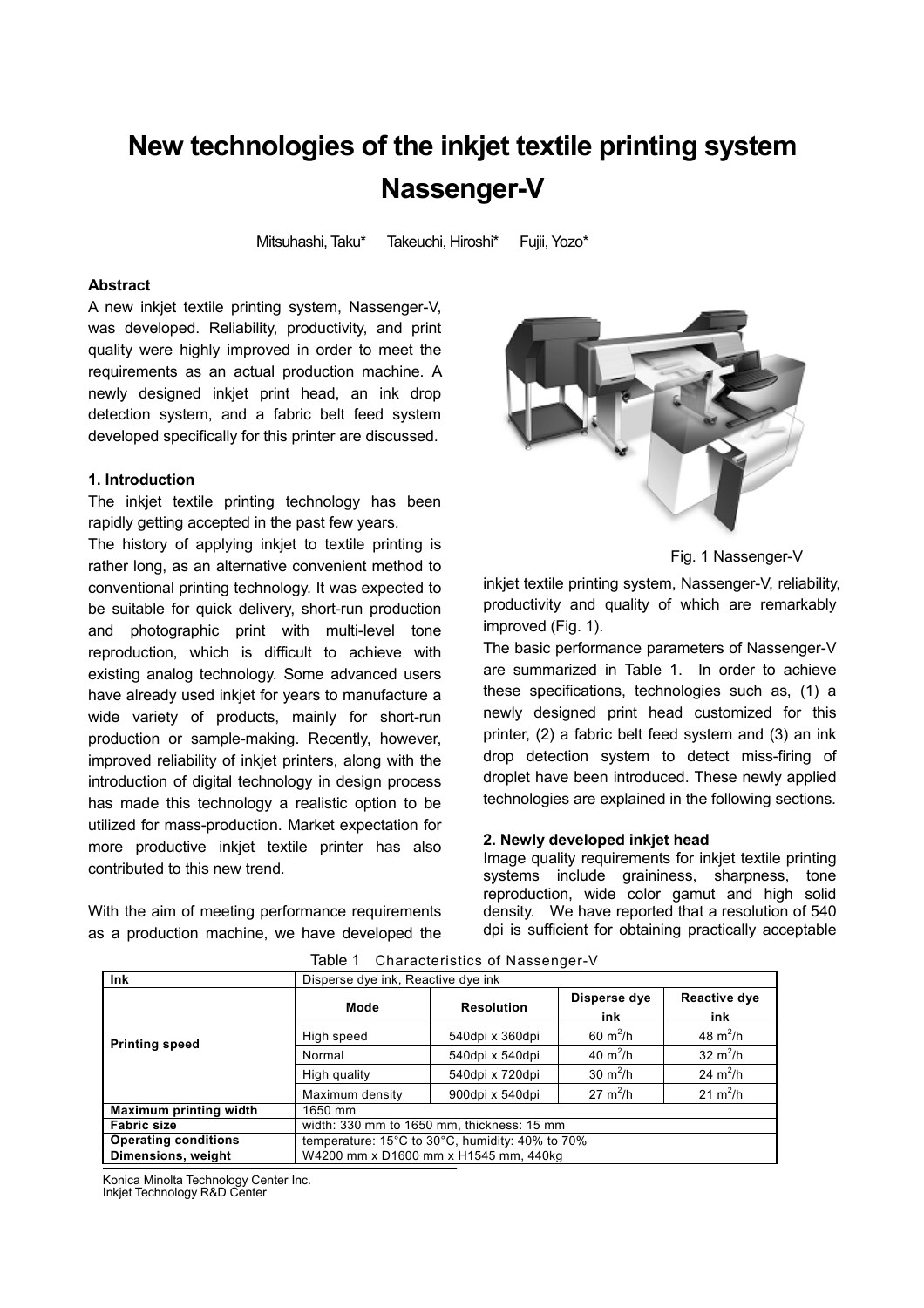image qualities in inkiet textile printing systems.<sup>\*1</sup> In Nassenger-V, the standard mode was decided to be 540 dpi accordingly. In order for this mode to achieve printing speed of  $40m^2/h$ , two 256 nozzles heads were combined for each of 8 different color inks, totaling 16 heads. Table 2 shows a summary of characteristics of the print head used for this printer.

| Table 2. Characteristics of the inkiet |
|----------------------------------------|
| print head                             |

| <b>Technology</b>        | shear mode piezo,<br>drop on-demand |  |
|--------------------------|-------------------------------------|--|
| <b>Number of nozzles</b> | 256 (128×2 lines)                   |  |
| Nozzle density           | 180 dpi (90 dpi×2lines)             |  |
| Operating                | 18.2 kHz (disperse dye ink)         |  |
| frequency                | 14.9 kHz (reactive dye ink)         |  |
| Drop weight              | 18 ng (disperse dye ink)            |  |
|                          | 20 ng (reactive dye ink)            |  |
| <b>Dimensions</b>        | W59.5 x D18.3 x H67mm               |  |
| Weight                   | 50 <sub>q</sub>                     |  |

Though the ejection principle of this head is the same shear mode piezo drop on-demand as the previous model of Nassenger II, newly developed high-precision process technology and actuator lamination technology have made it possible to provide180 dpi, 256 nozzle print head comprising two 90 dpi, 128 nozzle actuators.

Eiection frequency was determined from print speed, print resolution, number of nozzles, and structurally caused non-printing time.

The volume of ejected ink droplet was experimentally determined to optimize image quality and performance. More specifically, the droplet volume has to be determined according to the print resolution. If the volume is larger than the optimum amount, not only are graininess and sharpness deteriorated but also is image quality degraded due to blur. On the other hand, if it is smaller, it becomes difficult to obtain required color gamut and/or solid density. In the worse case, white lines appear where sufficient ink amount was not delivered, resulting in considerable deterioration of image quality. In 540 dpi print mode, the optimum ink droplet volume of disperse ink for polyester was 18 ng, while that of reactive ink for cotton and silk was 20 ng.

The structure of a head that meets above performance specifications was designed by highly advanced computer simulation. Basic head performance can be calculated from dimensions of channel, actuator and nozzle shape, physical characteristics of piezo element, structure material, adhesive chemicals, and driving waveform to drive the actuator. All these parameters and ink characteristics determine the total inkjet head performance<sup>\*2</sup>. The head dimension parameters such as channel length and nozzle shape were optimized to meet required printer specifications,

taking into account easiness of exhausting air bubbles in the channel to ensure stable ink ejection. The driving waveform was also improved to achieve stable ejection at a higher operating frequency.

The head housing was re-designed to cope with increased heat generation associated with the increased number of nozzles and raised frequency so that quick heat release is assured. The head mount mechanism was also improved to ensure easy head replacement by the user, which leads to easy maintenance. Because of the compact design of the print head, the carriage size where heads are mounted was greatly reduced from the previous printer, despite the fact that the total number of nozzles used is four times that of the previous printer. Fig. 2 shows appearance of the newly developed inkiet print head.



Fig. 2 Inkjet print head

## **3. Fabric belt feed system**

Feed length of the previous printer, which adopted a feed roller system, varied by fabrics according to their thickness and friction behavior. It was necessary therefore to adjust the feed length for each fabric to be used, costing laborious work. This feed system also had difficulty in handling thin or elastic fabric accurately due to stretch or bent of the fabric. Moreover, in the case of thin fabric printing, ink having passed through the fabric on to the feed roll caused image stain of the successive print area.

In order to cope with these problems, a fabric belt feed system with electrostatic adsorption mechanism was introduced (Fig. 3). This system enabled feeding fabrics at a predetermined length regardless of the fabric characteristics such as thickness, since the feed length is determined only by combination of drive roller and feed belt.

In order to achieve higher image quality, print resolution of feed direction should be raised from 300 dpi to 540 or 720 dpi. Feed length accuracy of the previous printer, comprising worm gears and a timing belt, was found to be insufficient in preventing overlaps or jumps of each main-scan print swath.

To improve this accuracy, a new driving system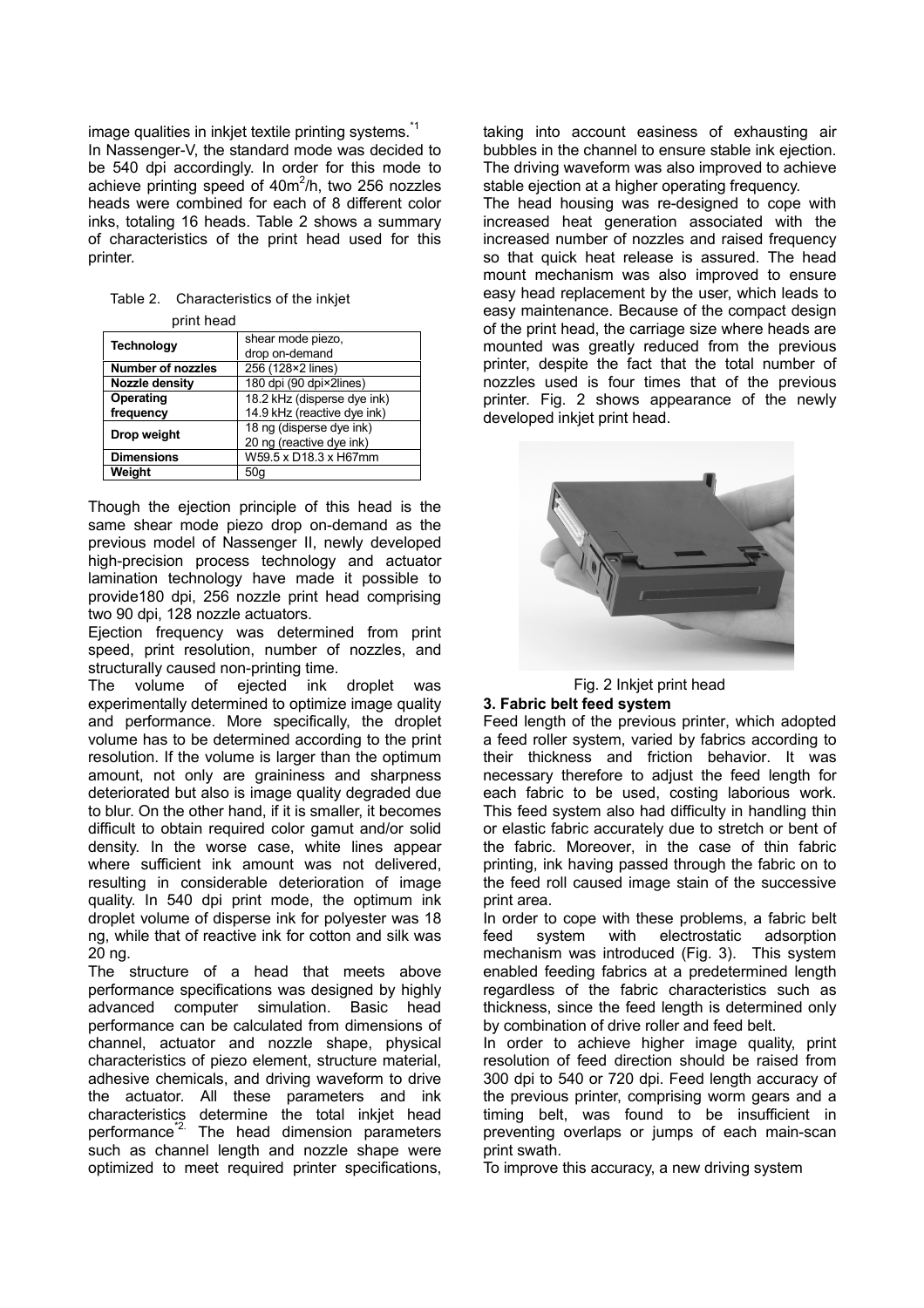

Fig.3 Schematic diagram of the belt feed

comprising a DC servomotor and a harmonic drive was introduced. PID control of it was also optimized. Results are shown in Fig. 4. Feed length for each scan is plotted on Y axis. The graph shows that fluctuation of feed length was reduced to approximately 25% of that of previous system.



Fig.4 Fluctuation of belt motion



Fig.5 Schematic diagram of the belt cleaning

With this belt feed system, when the fabric being printed is thin enough for the ink to get through to the backside and to reach the surface of the belt, or when the user intentionally deliver too much ink onto the fabric to let the ink reach the back side, the belt becomes wet with this ink. Therefore the belt should be cleaned to prevent it from staining successive print area at the next belt turn. A belt cleaning roller made of porous medium was therefore installed to touch the belt surface in the lower part of the machine to remove residual inks on the belt surface (Fig. 5). system

Fig. 6 shows a relationship of the cleaning roller pressure to the belt and cleaning performance.

When the pressure is high enough, the residual ink is completely removed from the feed belt.



Fig.6 Relation between pressure of the cleaning roller and remaining ink amount on belt

To feed the fabric accurately with this belt system, it is necessary to assure the fabric adhered firmly to the belt. Without enough adhesive force, feed length of the fabric will be affected by its self weight and friction force. Hence ensuring stable feed performance regardless of the kind of fabrics becomes difficult. The electrostatic adhesion system was adopted to fix the fabric onto the belt. The system is illustrated in Fig. 7. High DC voltage is applied to electrodes embedded in an insulation layer, alternately charged positive and negative, thus generating positive and negative charge between the belt and fabric. Table 3 shows the adhesion force of typical fabrics to the belt. Adhesion force here refers to tensile force necessary to start moving a 100 mm x 100 mm piece of fabric adhered on the feed belt. Fig. 8 shows fluctuation of feed length for polyester. The use of the electrostatic adhesion system clearly increased the adhesive force between them.



Table.3 Adhesion force for fabric

| Type of fabric | Adhesion<br>system | Without<br>adhesion<br>system |
|----------------|--------------------|-------------------------------|
| Polyester      | 775                | 39                            |
| Cotton         | 470                | 29                            |
| Polyester knit | 794                | 29                            |
| Satin          | 775                | 29                            |